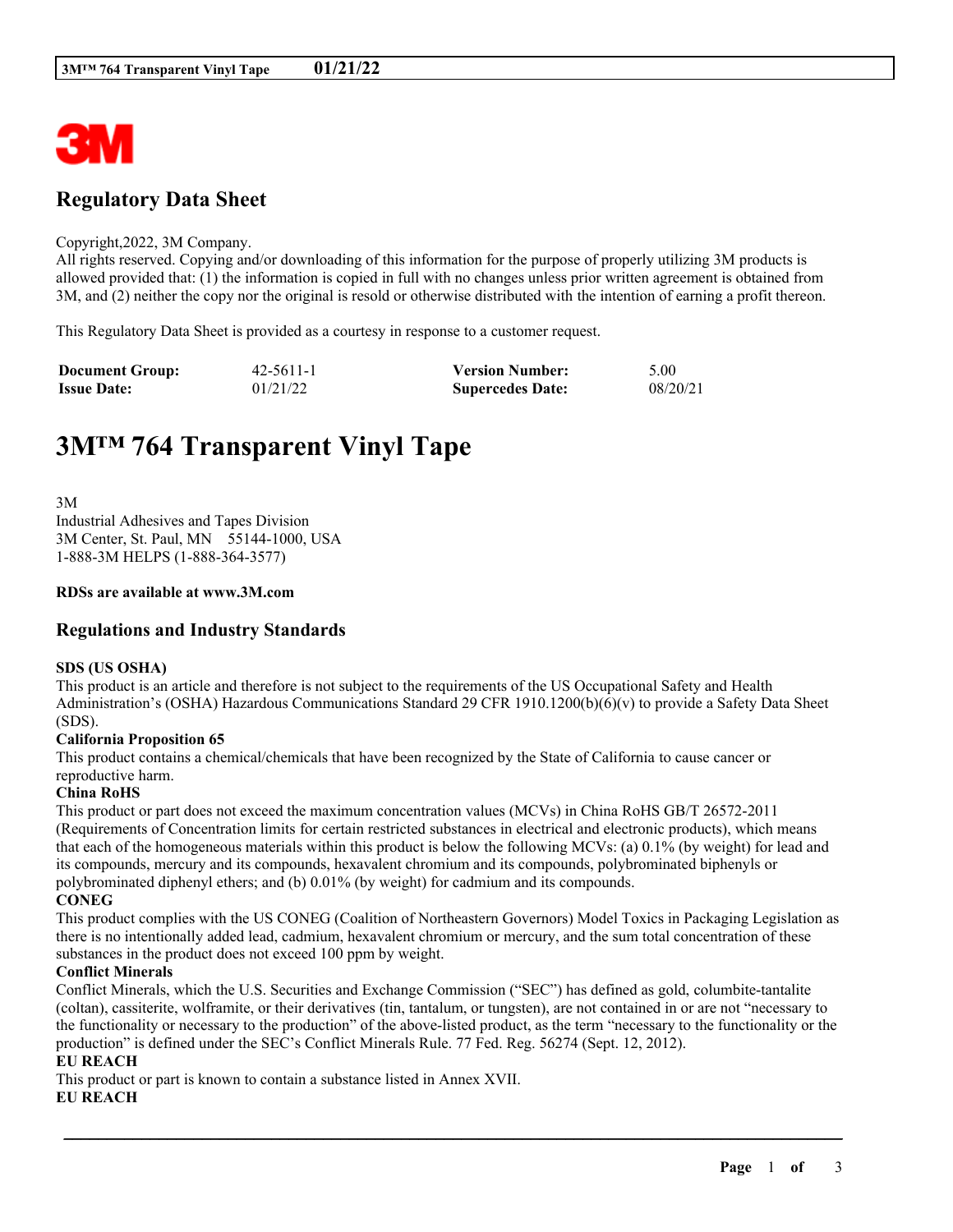This product, including any article that the product is composed of, does not contain at greater than 0.1% by weight a Substance of Very High Concern (SVHC) substance identified according to Article 59 of REACH. This declaration reflects the substances on the candidate SVHC list, effective January 2022.

#### **EU RoHS**

This product does not exceed the maximum concentration values (MCVs) set under EU Directive 2011/65/EU (RoHS recast/RoHS 2), as stated in Annex II to that directive. This means that each of the homogenous materials within this product does not exceed the following MCVs: (a) 0.1% (by weight) for lead, mercury, hexavalent chromium, polybrominated biphenyls or polybrominated diphenyl ethers; and (b) 0.01% (by weight) for cadmium.

## **EU RoHS Phthalates**

This product does not exceed the maximum concentration values (MCVs) for phthalates set under EU Directive 2011/65/EU (RoHS recast/RoHS 2), as amended by EU 2015/863, which applies to finished EEE after July 22, 2019 for Category 1-7, 10- 11 products and after July 22, 2021 for Category 8 and 9 products. This means that each of the homogeneous materials within this product does not exceed the MCV of 0.1% (by weight) for each of the following phthalates: DEHP, BBP, DBP, and DIBP.

#### **Fluorinated Greenhouse Gas**

A Fluorinated Greenhouse Gas (or F-Gas) listed under Annex I and II of Regulation (EU) No 517/2014 of the European Parliament and of the Council of 16 April 2014 is not intentionally added to the product.

## **IEC62474**

This product or part is known to contain a substance listed in IEC62474. This declaration reflects the substances on the list as of the date of this certificate.

## **Sustainability Advantage: Recycled content**

This product does not contain recycled content.

#### **TSCA 8(a) Nanomaterial Reporting**

This product does not contain nanoparticles subject to reporting under TSCA Section 8(a). Under the "Chemical Substances When Manufactured or Processed as Nanoscale Materials: TSCA Reporting and Recordkeeping Requirements" rule, a reportable nanoparticle is defined as having at least one dimension in the size range of  $1 - 100$  nm and is manufactured or processed to exhibit unique and novel properties because of its size.

\_\_\_\_\_\_\_\_\_\_\_\_\_\_\_\_\_\_\_\_\_\_\_\_\_\_\_\_\_\_\_\_\_\_\_\_\_\_\_\_\_\_\_\_\_\_\_\_\_\_\_\_\_\_\_\_\_\_\_\_\_\_\_\_\_\_\_\_\_\_\_\_\_\_\_\_\_\_\_\_\_\_\_\_\_\_\_\_\_\_

#### **TSCA Section 6**

This product is not known to contain 2,4,6-Tri-tert-butylphenol (CAS 732-26-3). **TSCA Section 6** This product is not known to contain Decabromodiphenyl Ether (Deca-BDE) (CAS 1163-19-5). **TSCA Section 6** This product is not known to contain Hexachlorobutadiene (HCBD) (CAS 87-68-3). **TSCA Section 6** This product is not known to contain Pentachlorothiophenol (PCTP) (CAS 133-49-3). **TSCA Section 6** This product is not known to contain Phenol, isopropylated phosphate (3:1) (PIP (3:1)) (CAS 68937-41-7).

## **Chemicals and/or Compounds of Interest**

**Asbestos** : Not intentionally added. *Talc not intentionally added.* **Barium and (Ba) Compounds** : Contains. **Bisphenol A (BPA) (CAS 80-05-7)** : Contains. **Cadmium and (Cd) Compounds** : Contains. **Chlorinated Paraffins, Short Chain** : Not intentionally added. **Chromium and (Cr) Compounds** : Not intentionally added. **Cobalt and (Co) Compounds** : Not intentionally added. **Diisononyl Phthalate (DINP)** : Contains. **Dioxins and Furans** : Not intentionally added. **Epoxy Compounds** : Contains. **Flame Retardants (not PBB or PBDE)** : Not intentionally added. **Halogenated Compounds** : Contains. **Lead and (Pb) Compounds** : Not intentionally added. **Mercury and (Hg) Compounds** : Not intentionally added. **Ozone Depleting Chemicals (ODCs)** : Not intentionally added.